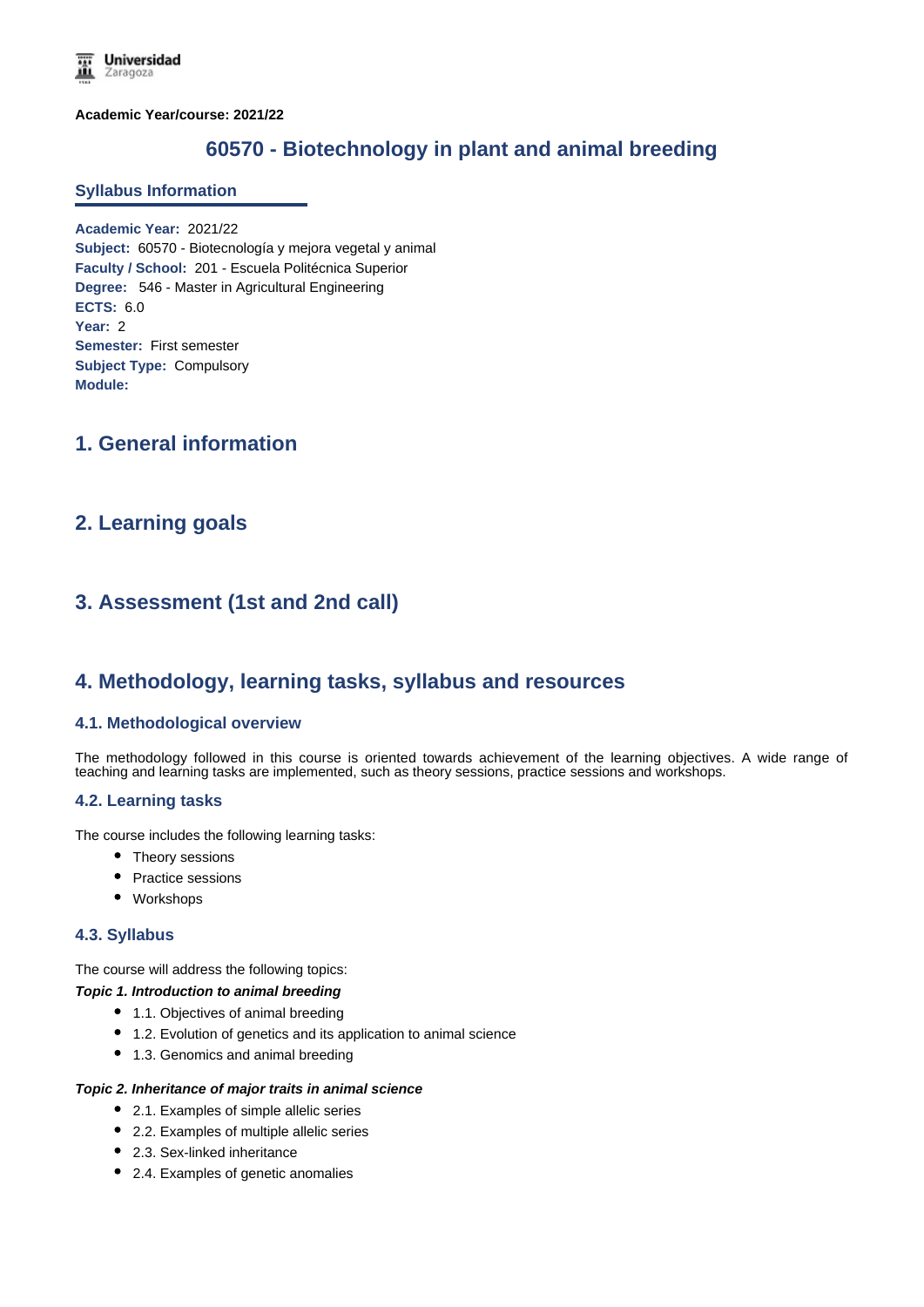#### *Topic 3. Fundamentals of population genetics*

- 3.1. Genetic characterization of a population
- 3.2. Variation of allele frequencies under selection

### *Topic 4. Inheritance of polygenic traits*

- 4.1. Variables to describe polygenic traits
- 4.2. Determinism in polygenic traits
- 4.3. Genetic variables of polygenic traits

### *Topic 5. Basic principles on selection within a breed*

- 5.1. Concept of breed in animal production
- 5.2. Breeds in Spain
- 5.3. Objectives and criteria for selection
- 5.4. Selecting breeding

## *Topic 6. Estimates of additive value or indexation*

- 6.1. Characterization of genetic indexes
- 6.2. Estimation of the elemental index
- 6.3. Estimation of the synthetic index

### *Topic 7. Application of* **genetic indexes**

- 7.1. Cattle application
- 7.2. Pigs application
- 7.3. Birds application

### *Topic 8.* **Expected Progeny Differences**

- 8.1. Relationship between genetic superiority and expected progeny differences
- 8.2. Parameters of expected progeny differences per year
- 8.3. Response to selection

### *Topic 9. Method of selection*

- 9.1. Genomic selection
- 9.2. Selection by ancestors
- 9.3. Individual selection
- 9.4. Selection by colateral relatives
- 9.5. Progeny selection

#### *Topic 10. Cross-breeding*

- 10.1. Objective of cross-breeding
- 10.2. Types of cross-breeding

## *Topic 11. Plant breeding*

- 11.1. Introduction
- 11.2. Registration of plant varieties
- 11.3. Genetic consequences of plant reproduction systems
- 11.4. Types of varieties

#### *Topic 12. Breeding methods (I)*

- 12.1. Objectives of plant breeding
- 12.2. Pure line breeding.
- 12.3. Backcrossing
- 12.4. Obtaining multiline varieties

## *Topic 13. Breeding methods (II)*

- 13.1. Obtention of open-pollinated varieties
- 13.2. Obtention of synthetic varieties
- 13.3. Obtention of hybrid varieties
- 13.4. Obtention of clonal varieties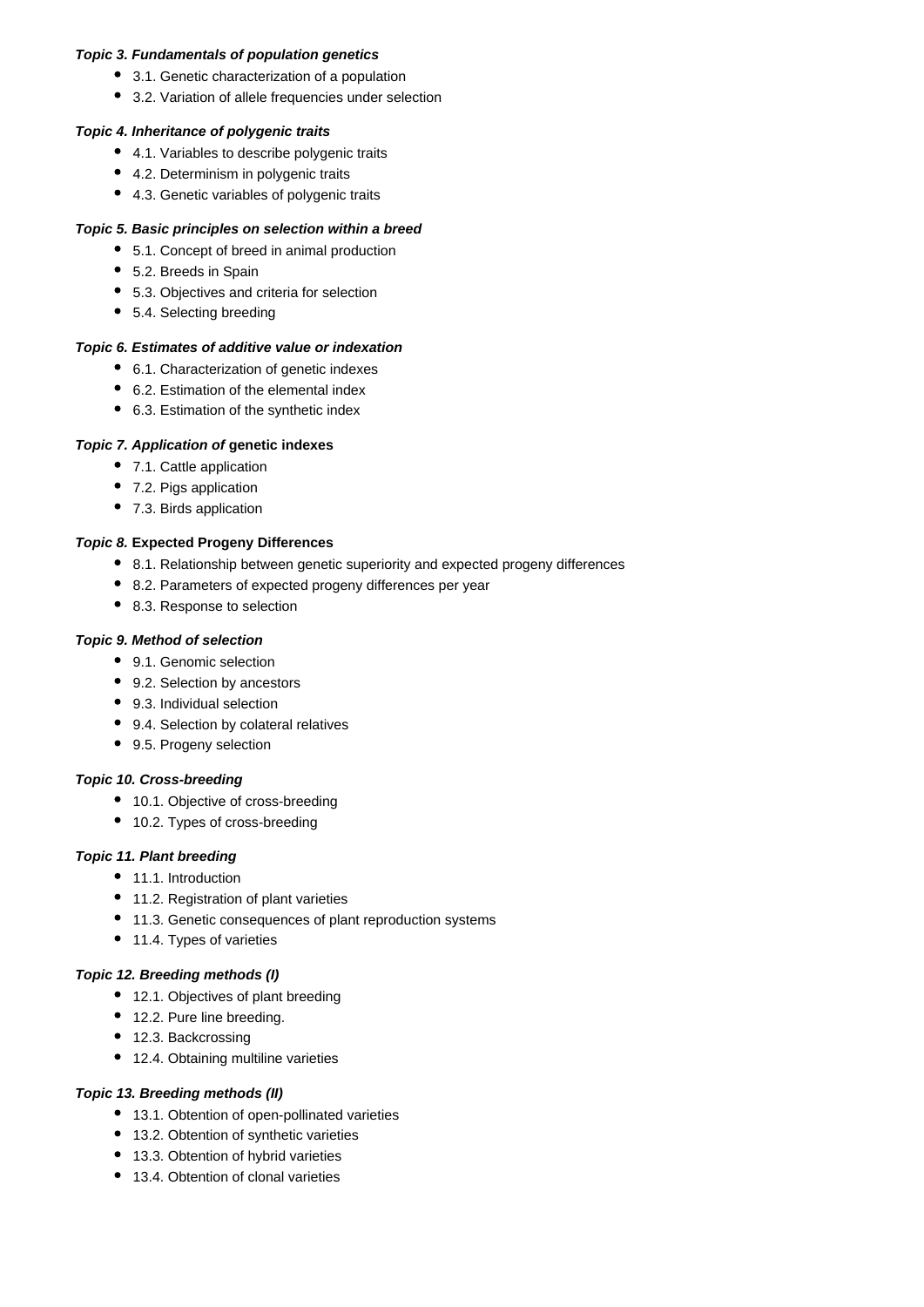#### *Topic 14. Plant molecular breeding. Random markers*

- 16.1. Molecular markers
- 16.2. Variety identification
- 16.3. Crossing and purity tests
- 16.4. Genetic diversity analysis

### *Topic 15. Mapping markers and genes*

- 17.1. Linkage and cartography of markers. Maps
- 17.2. Mapping populations
- 17.3. Mapping major genes
- 17.4. Mapping QTLs
- 17.5. Marker assisted selection

#### **Topic 16. Genome sequencing- derived markers**

- 16.1. Resequencing: SNP markers.
- 16.2. High throughput genotyping platforms.
- 16.3. Genoyping by sequencing.
- 16.4. Genome wide asssociation studies.
- 16.5. Genomic selection.

### *Topic 17. Marked genes, cloned genes*

- 17.1. Developing allele-specific markers
- 17.2. Cloning genes
- 17.4. In silico genomics
- 17.5. Transcriptomics, proteomics, metabolomics, phenomics

#### *Topic 18. Applications of tissue culture techniques in plant breeding*

- 18.1. Germplasm conservation
- 18.2. Sanitary clonal selection
- 18.3. Somaclonal variation; in vitro induced mutagenesis
- 18.4. In vitro selection
- 18.5. Embryo rescue
- 18.6. Obtention of haploid and double-haploid plants
- 18.7. Obtention of polyploid plants

#### *Topic 19. Applications of plant genetic engineering (I)*

- 19.1. Transgenic varieties
- 19.2. Genetic improvement of abiotic stress tolerance
- 19.3. Genetic improvement of biotic stress tolerance
- 19.4. Genetic improvement of plant-derived products quality
- 19.5. Plant as biofactories

## *Topic 20. Applications of plant genetic engineering (II)*

- 20.1. Plastidial transformation
- 20.2. Obtaining mutants and genotypes with altered gene expression
- 20.3. Genome editing
- 20.4. Legal regulation of transgenic varieties

#### **Practice sessions**

- 1. Breeding program of ?Frisona Española?
- 2. Breeding program in ?Raza Parda de Montaña?
- 3. Breeding program in ?Rasa aragonesa?
- 4. Breeding program in ?Gallina del Sobrarbe?
- 5. Breeding program in pork
- 6. Evaluation of quantitative traits in cultivated plants. Heritability. Selection
- 7. Analysis of genetic diversity in grapevine using SSR markers
- 8. Analysis of SNP markers in barley: QTL mapping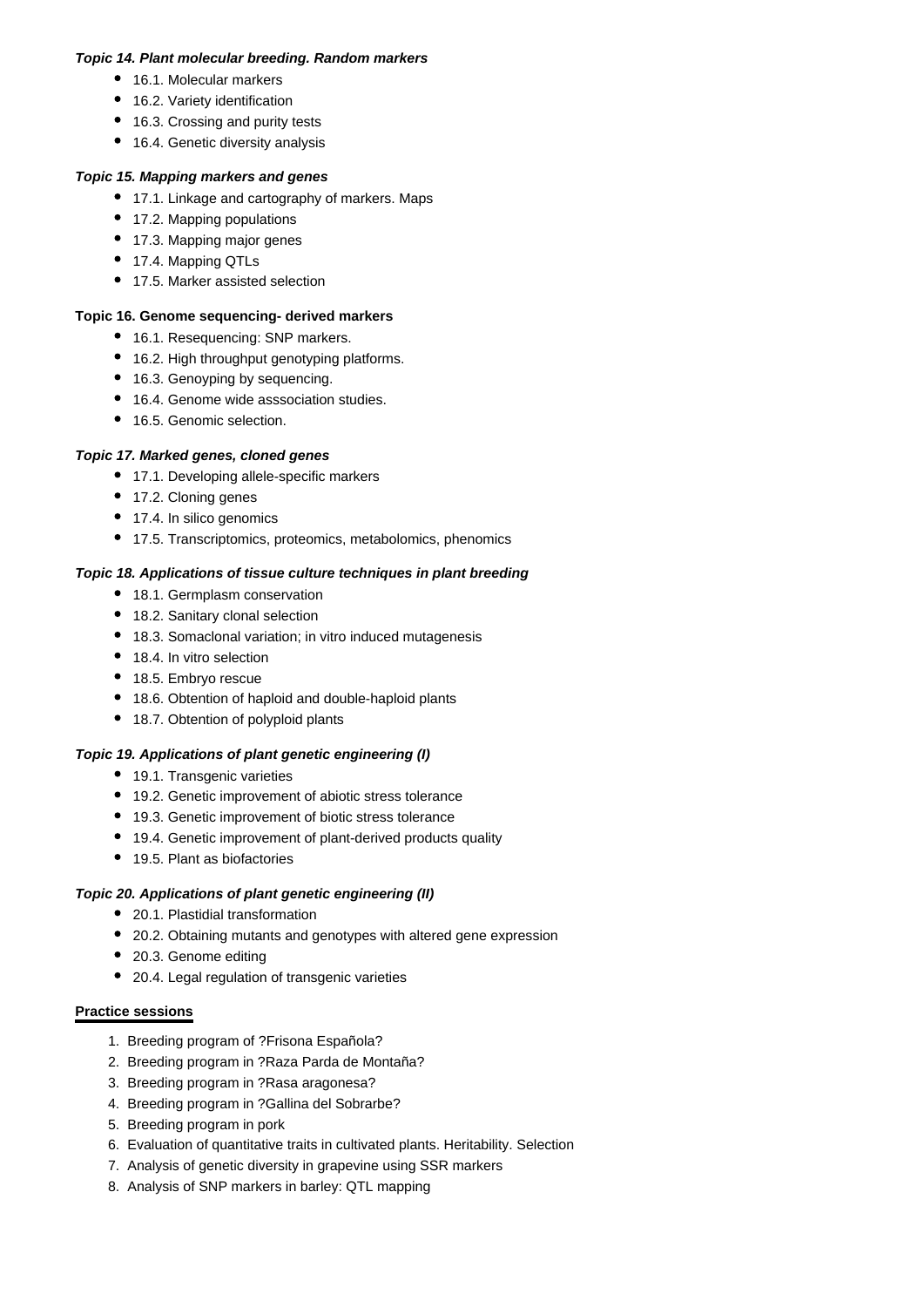#### 9. Analysis of SNP markers in rice: GWAS

10. Genetic transformation of tomato.

## **4.4. Course planning and calendar**

## Provisional course planning

| <b>Week</b>    | <b>Theory</b>                          | <b>Practice session</b>      | Autonomous work           | <b>Total</b>            |
|----------------|----------------------------------------|------------------------------|---------------------------|-------------------------|
| 1              | Topic 1<br>Topic 2                     | $\blacksquare$               | $\overline{\phantom{a}}$  | $\overline{\mathbf{4}}$ |
| $\mathbf 2$    | Topic 3<br>Topic 4                     | $\qquad \qquad \blacksquare$ | study (4 h)               | 8                       |
| ${\bf 3}$      | Topic 5<br>Topic 6                     | $\qquad \qquad \blacksquare$ | study (4 h)               | 8                       |
| 4              | Topic 7                                | Practice session 1           | work (2 h)<br>study (2 h) | 8                       |
| ${\bf 5}$      | Topic 8                                | Practice session 2           | work (2 h)<br>study (2 h) | $\bf8$                  |
| 6              | Topic 9                                | Practice session 3           | work (2 h)<br>study (2 h) | 8                       |
| $\overline{7}$ | Topic 10                               | Practice session 4           | work (2 h)<br>study (2 h) | 8                       |
| 8              | Topic 11                               | Practice session 5           | work (2 h)<br>study (2 h) | $\bf8$                  |
| 9              | Topic 12<br>Topic 13<br>(Exam session) | $\blacksquare$               | study (4 h)               | 8                       |
| $10$           | Topic 14                               | Practice session 6           | work (2 h)<br>study (2 h) | $\bf8$                  |
|                | Topic 15                               |                              | work (2 h)                |                         |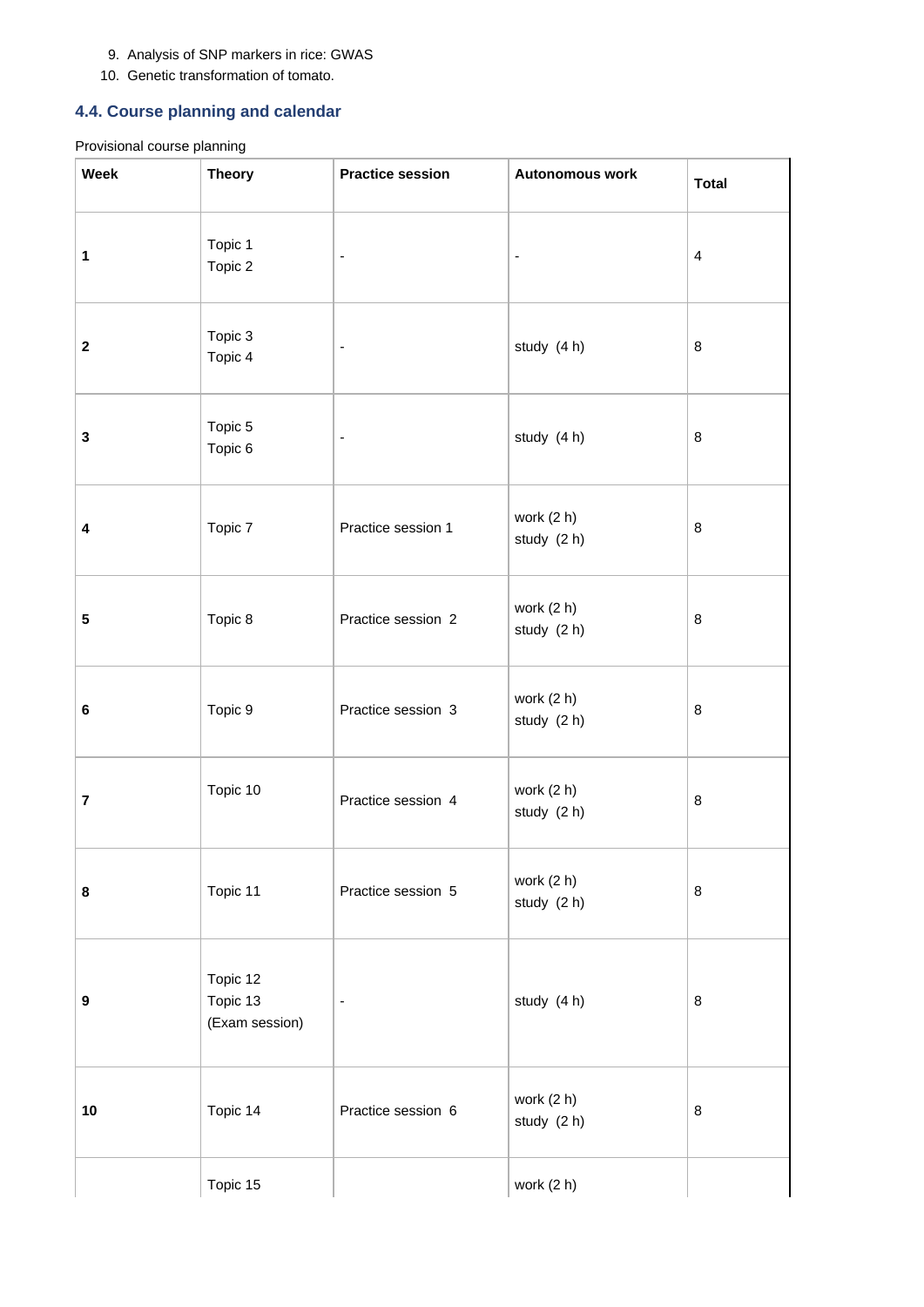| 11                 | Topic 16                 | $\blacksquare$           | study (2 h)               | 8          |
|--------------------|--------------------------|--------------------------|---------------------------|------------|
| 12                 | Topic 17                 | Practice session 7       | work (2 h)<br>study (2 h) | 8          |
| 13                 | Topic 18                 | Practice session 8       | work (2 h)<br>study (2 h) | 8          |
| 14                 | Topic 19                 | Practice session 9       | Work (2 h)<br>study (2 h) | $\, 8$     |
| 15                 | Topic 20                 | Practice session 10      | study (4 h)               | 8          |
| 16                 | $\blacksquare$           | $\blacksquare$           | study (8 h)               | 8          |
| 17                 | $\blacksquare$           | $\blacksquare$           | study (8 h)               | $\bf 8$    |
| 18                 | $\blacksquare$           | $\blacksquare$           | study (8 h)               | $\bf 8$    |
| 19                 | $\overline{\phantom{a}}$ | $\overline{\phantom{a}}$ | study (8 h)               | $\bf 8$    |
| 20                 | Exam session             |                          |                           | $\sqrt{2}$ |
| <b>Total hours</b> | 42                       | 20                       | 88                        | 150        |

#### **4.5. Bibliography and recommended resources**

**BB** Benítez Burraco, Antonio. Avances recientes en biotecnología vegetal e ingeniería genética de plantas / Antonio Benítez Burraco. Barcelona [etc.] : Reverté, D. L. 2005

**BB** Brown, Jack. An introduction to plant breeding / Jack Brown, Peter D.S. Caligari. Oxford : Blackwell, 2008

**BB** Chawla, H.S. Introduction to plant biotechnology / H.S. Chawla. 3rd. ed. Enfield (NH)[etc.] : Science Publishers, cop. 2009

**BB** Falconer, D.S. Introducción a la genética cuantitativa / D.S. Falconer, Trudy F.C. Mackay ; [traducción realizada por Armando Caballero Rúa ... (et al.)]. 1a. ed. en español, traducción de la 4a. ed. inglesa. Zaragoza : Acribia, 2001

**BB** Nicholas, F.W. Introducción a la genética veterinaria / F.W. Nicholas ; [traducción a cargo de Alfredo Ruiz Panadero, Arcadio Navarro Cuartiellas, Esther Beltrán Paula]. Zaragoza : Acribia, 1998

**BB** SOCIAS I COMPANY, R. La obtención de variedades?: desde la mejora clásica hasta la mejora genética molecular. [s. l.]: Centro de Investigación y Tecnología Agroalimentaria de Aragón, 2014. ISBN 9788483803202.

**BC** Amélioration génétique des animaux d'élevage : Génome, caractères, sélection et croisements / Roland Jussiau... [et al.]. [3ème. éd.]. Dijon : Educagri, cop. 2013

**BC** Avicultura clásica y complementaria / coordinador y director, Carlos Buxadé Carbó ; con la participación de 18 autores. Madrid [etc.] : Mundi-Prensa, 1995

**BC** Fundamentos de las técnicas de biología molecular / Denis Tagu, Christian Moussard, editores ; traducción realizada por Josep M. Casacuberta. Zaragoza : Acribia, 2006

**BC** Los marcadores genéticos en la mejora vegetal / editores, F. Nuez, J.M. Carrillo. Valencia : Universidad Politécnica de Valencia, D.L. 2000